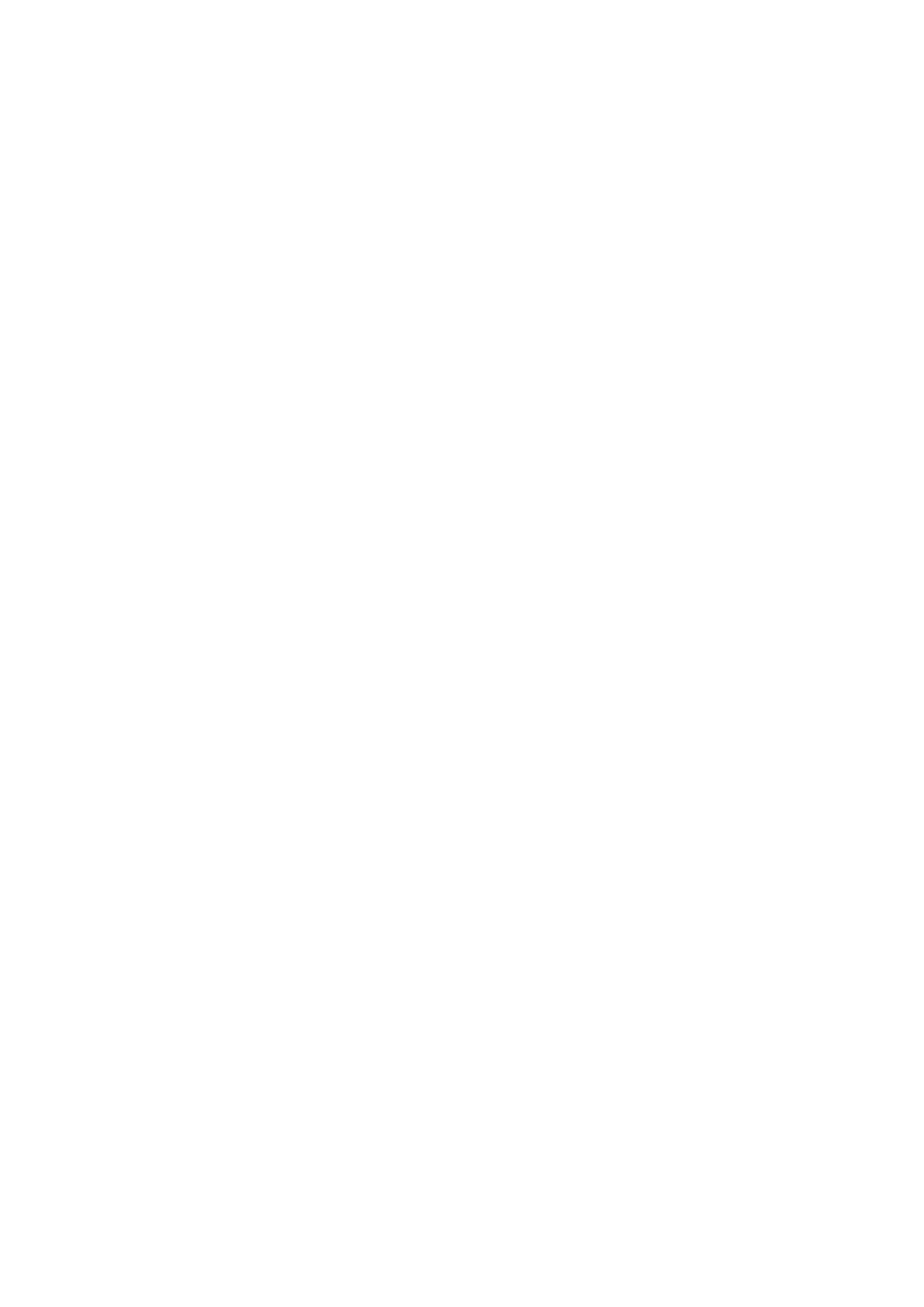

Diploma Programme

Physics Data booklet

First examinations 2009

**International Baccalaureate Organization**

Buenos Aires Cardiff Geneva New York Singapore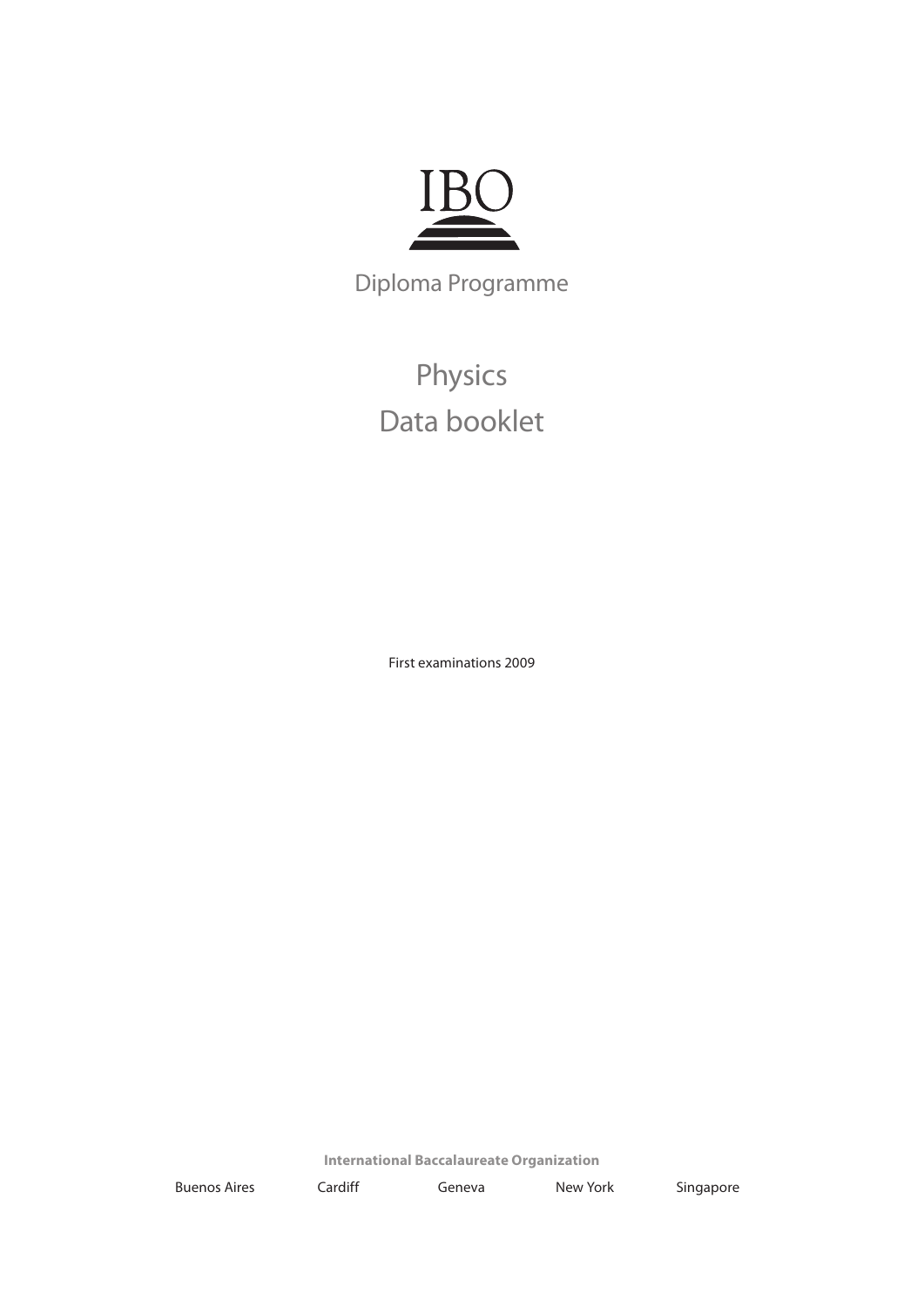# **Diploma Programme Physics—data booklet**

Published September 2007

International Baccalaureate Organization Peterson House, Malthouse Avenue, Cardiff Gate Cardiff, Wales GB CF23 8GL United Kingdom Phone: +44 29 2054 7777 Fax: +44 29 2054 7778 Web site: http://www.ibo.org

© International Baccalaureate Organization 2007

The International Baccalaureate Organization (IBO) was established in 1968 and is a non-profit, international educational foundation registered in Switzerland.

The IBO is grateful for permission to reproduce and/or translate any copyright material used in this publication. Acknowledgments are included, where appropriate, and, if notified, the IBO will be pleased to rectify any errors or omissions at the earliest opportunity.

IBO merchandise and publications in its official and working languages can be purchased through the IB store at http://store.ibo.org. General ordering queries should be directed to the sales and marketing department in Cardiff.

> Phone: +44 29 2054 7746 Fax: +44 29 2054 7779 E-mail: sales@ibo.org

*Printed in the United Kingdom by Antony Rowe Ltd, Chippenham, Wiltshire*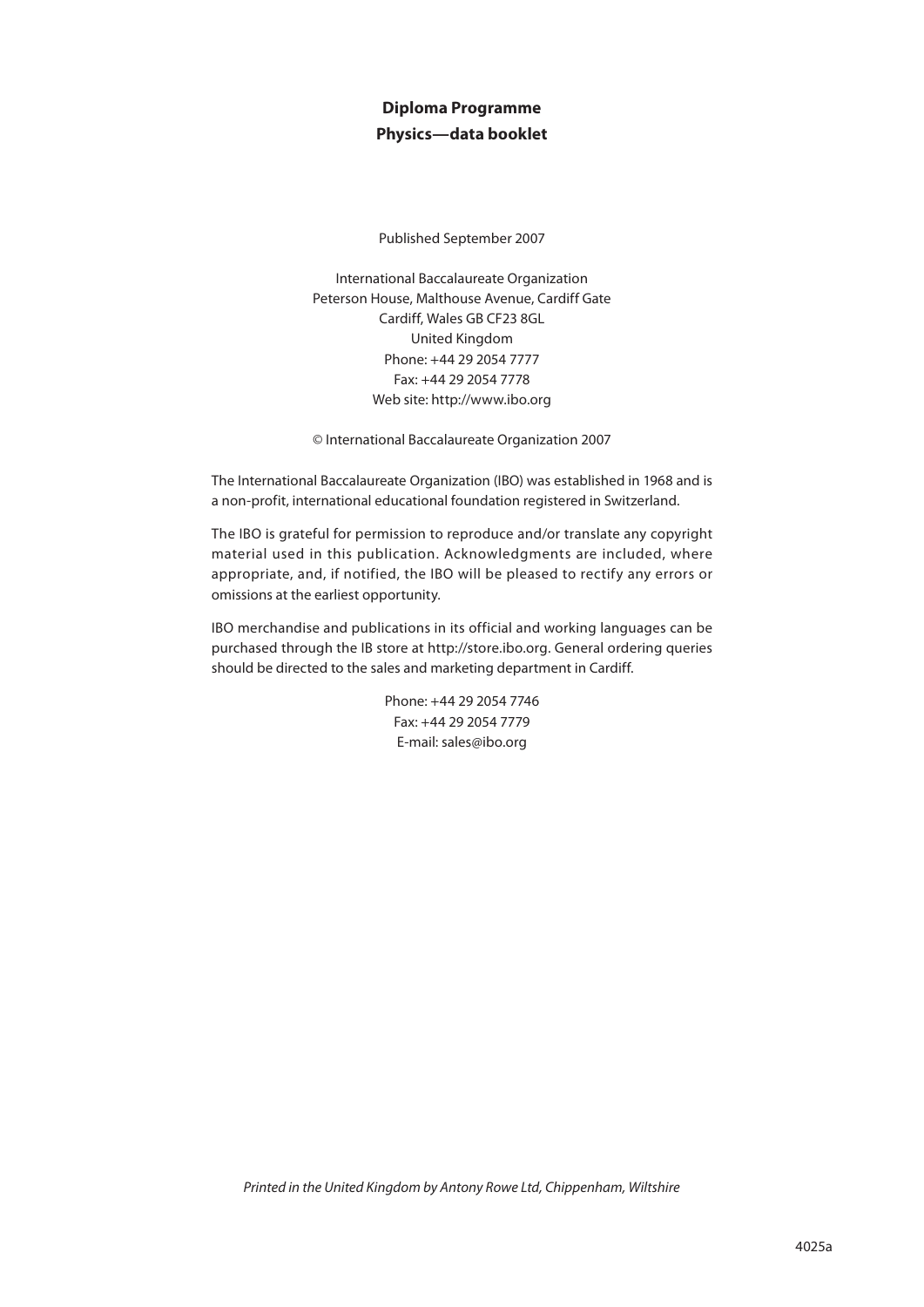| <b>Fundamental constants</b>       | 1              |
|------------------------------------|----------------|
| <b>Metric (SI) multipliers</b>     | $\overline{2}$ |
| <b>Unit conversions</b>            | 3              |
| <b>Electrical circuit symbols</b>  | 4              |
| <b>Equations-Core and AHL</b>      | 5              |
| <b>Equations-Options SL</b>        | 11             |
| <b>Equations-Options SL and HL</b> | 13             |
| <b>Equations-Options HL</b>        | 15             |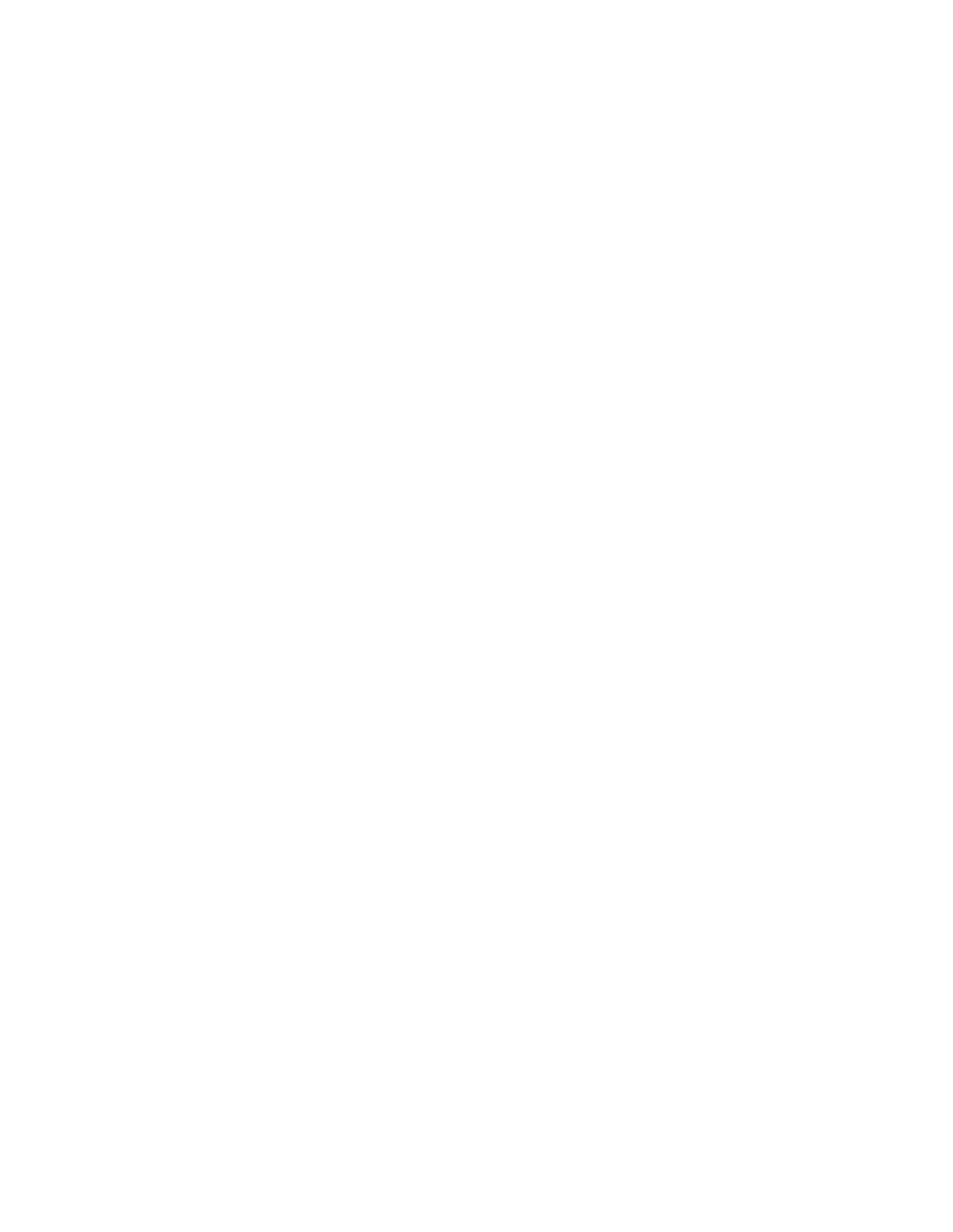| Quantity                                       | Symbol           | <b>Approximate value</b>                                              |
|------------------------------------------------|------------------|-----------------------------------------------------------------------|
| Acceleration of free fall<br>(Earth's surface) | g                | $9.81 \,\mathrm{m\,s}^{-2}$                                           |
| Gravitational constant                         | $\overline{G}$   | $6.67\times10^{-11}$ N m <sup>2</sup> kg <sup>-2</sup>                |
| Avogadro's constant                            | $N_A$            | $6.02\times10^{23}$ mol <sup>-1</sup>                                 |
| Gas constant                                   | $\boldsymbol{R}$ | $8.31$ J K <sup>-1</sup> mol <sup>-1</sup>                            |
| Boltzmann's constant                           | $\boldsymbol{k}$ | $1.38\times10^{-23}$ J K <sup>-1</sup>                                |
| Stefan-Boltzmann constant                      | $\sigma$         | $5.67\times10^{-8}$ W m <sup>-2</sup> K <sup>-4</sup>                 |
| Coulomb constant                               | $\boldsymbol{k}$ | $8.99\times10^{9}$ N m <sup>2</sup> C <sup>-2</sup>                   |
| Permittivity of free space                     | $\mathcal{E}_0$  | $8.85 \times 10^{-12}$ C <sup>2</sup> N <sup>-1</sup> m <sup>-2</sup> |
| Permeability of free space                     | $\mu_{0}$        | $4\pi \times 10^{-7}$ T m A <sup>-1</sup>                             |
| Speed of light in vacuum                       | $\mathcal{C}$    | $3.00\times10^{8}$ m s <sup>-1</sup>                                  |
| Planck's constant                              | $\boldsymbol{h}$ | $6.63\times10^{-34}$ Js                                               |
| Elementary charge                              | $\epsilon$       | $1.60\times10^{-19}$ C                                                |
| Electron rest mass                             | $m_{\rm e}$      | $9.110 \times 10^{-31}$ kg = 0.000549 u = 0.511 MeV c <sup>-2</sup>   |
| Proton rest mass                               | $m_{\rm p}$      | $1.673 \times 10^{-27}$ kg = 1.007276 u = 938 MeV c <sup>-2</sup>     |
| Neutron rest mass                              | $m_{\rm n}$      | $1.675 \times 10^{-27}$ kg = 1.008665 u = 940 MeV c <sup>-2</sup>     |
| Unified atomic mass unit                       | $\boldsymbol{u}$ | $1.661 \times 10^{-27}$ kg = 931.5 MeV c <sup>-2</sup>                |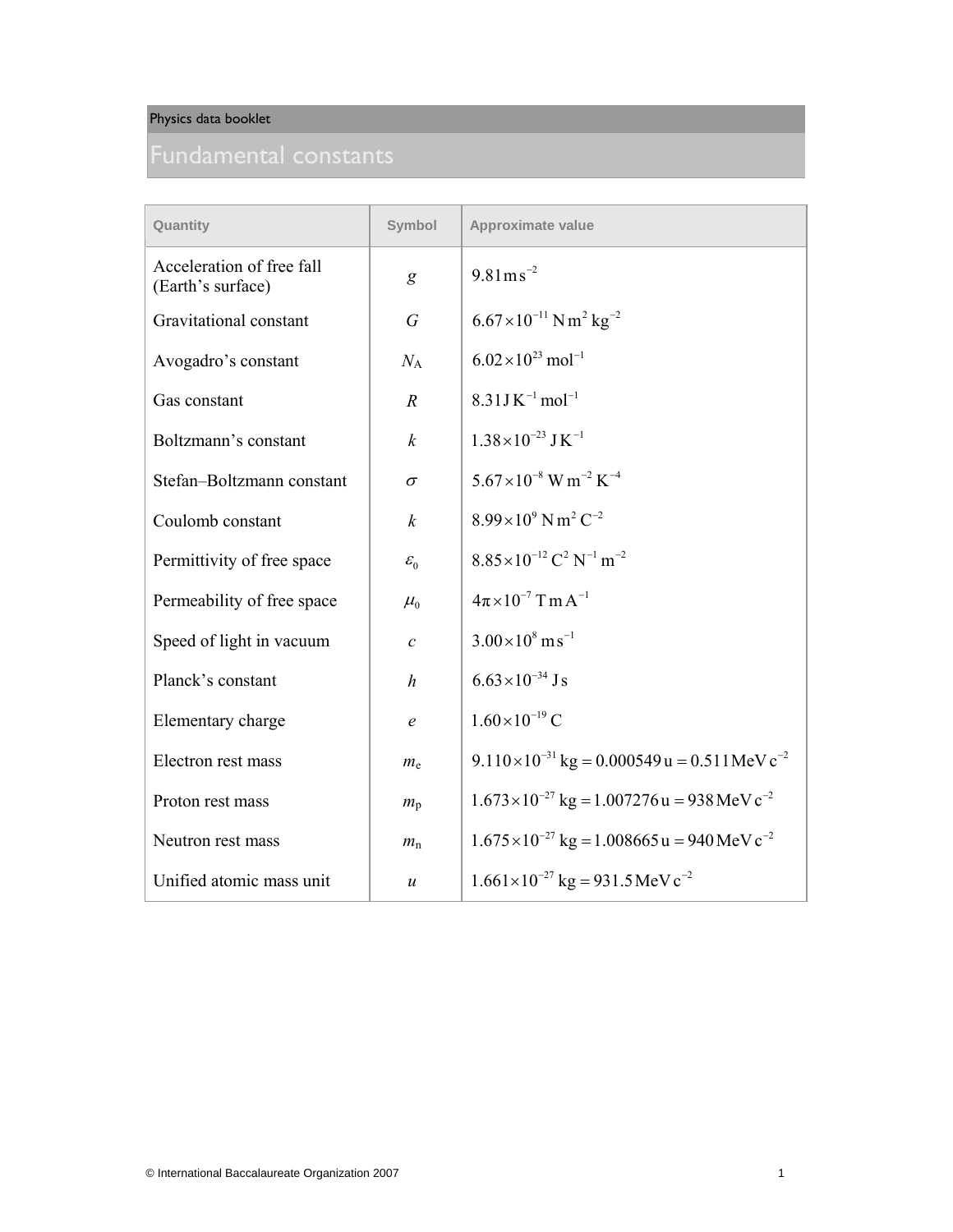| Prefix    | Abbreviation              | Value        |
|-----------|---------------------------|--------------|
| tera      | $\mathbf T$               | $10^{12}$    |
| giga      | ${\bf G}$                 | $10^9$       |
| mega      | $\mathbf M$               | $10^6$       |
| kilo      | $\mathbf k$               | $10^3$       |
| hecto     | $\boldsymbol{\textbf{h}}$ | $10^2$       |
| deca      | ${\rm d}a$                | $10^{\rm 1}$ |
| deci      | ${\bf d}$                 | $10^{-1}\,$  |
| centi     | $\mathbf c$               | $10^{-2}$    |
| milli     | ${\rm m}$                 | $10^{-3}$    |
| micro     | $\mu$                     | $10^{-6}$    |
| $\,$ nano | $\mathbf n$               | $10^{-9}$    |
| pico      | $\, {\bf p}$              | $10^{-12}$   |
| femto     | $\mathbf f$               | $10^{-15}$   |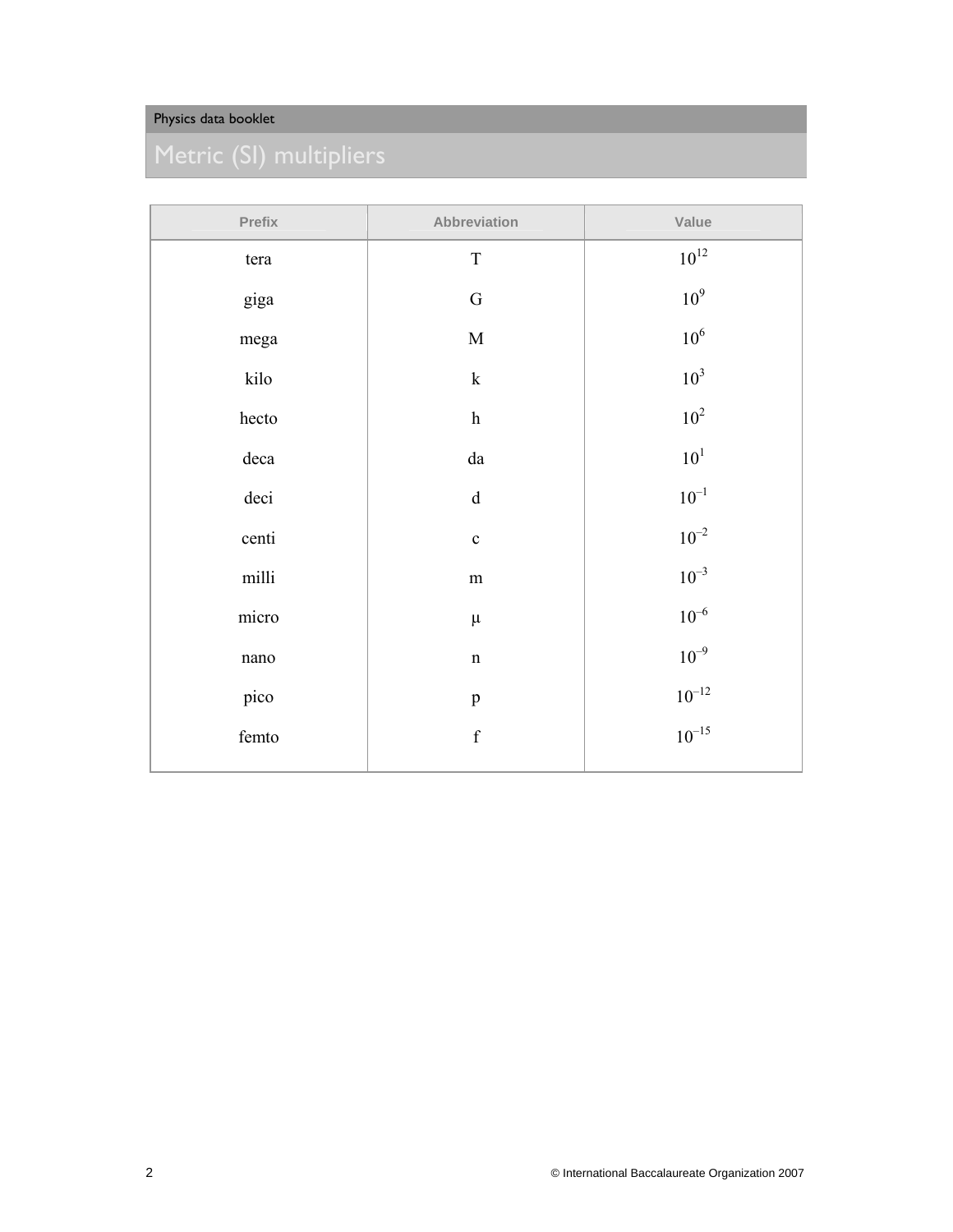1 light year (ly) =  $9.46 \times 10^{15}$  m

1 parsec (pc) =  $3.26 \text{ ly}$ 

1 astronomical unit (AU) =  $1.50 \times 10^{11}$  m

1 radian (rad) =  $\frac{180}{1}$ π  $=\frac{180^{\circ}}{2}$ 

1 kilowatt-hour (kW h) =  $3.60 \times 10^6$  J

1 atm =  $1.01 \times 10^5$  N m<sup>-2</sup> =  $101$  kPa = 760 mm Hg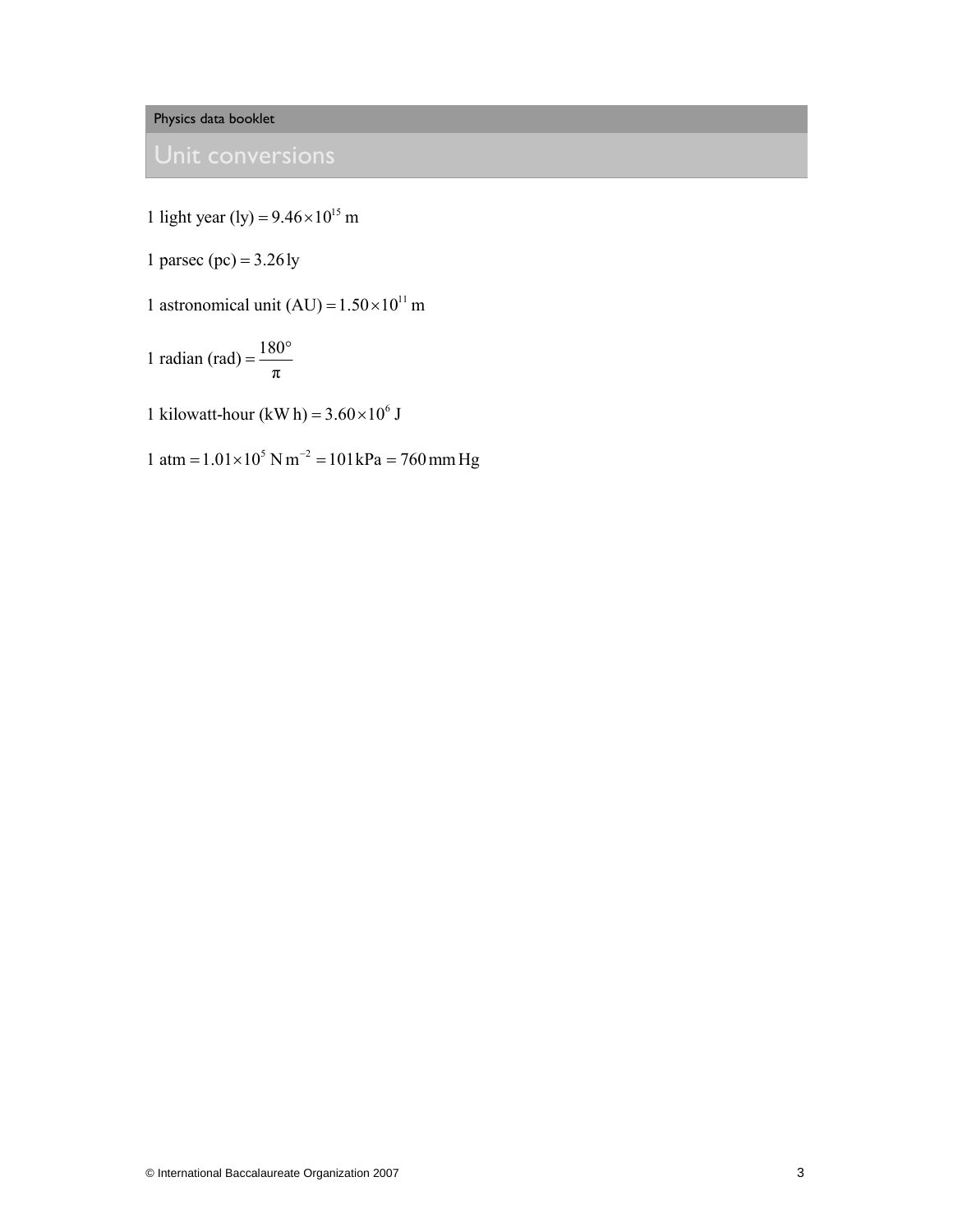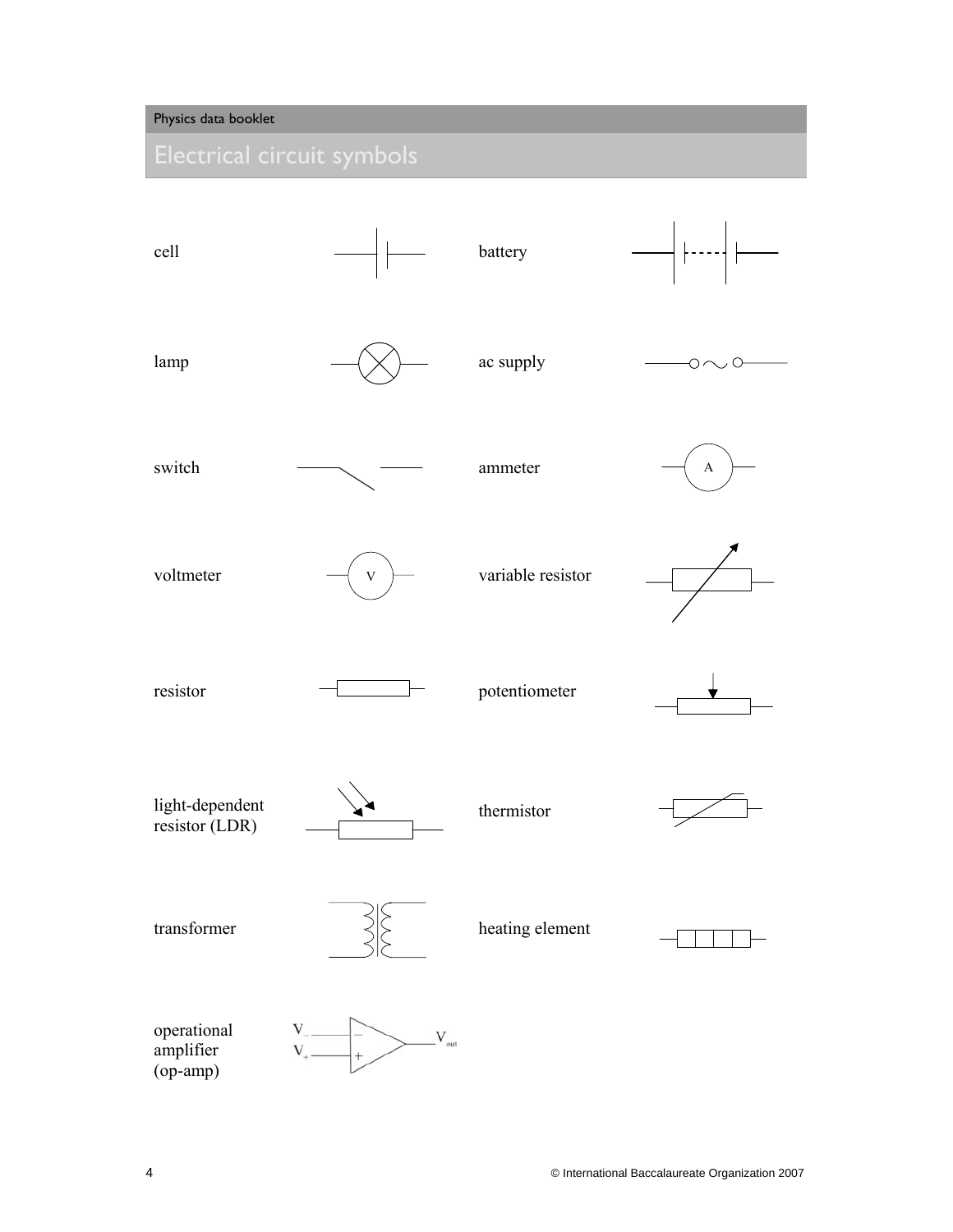Note: All equations relate to the magnitude of the quantities only. Vector notation has not been used.

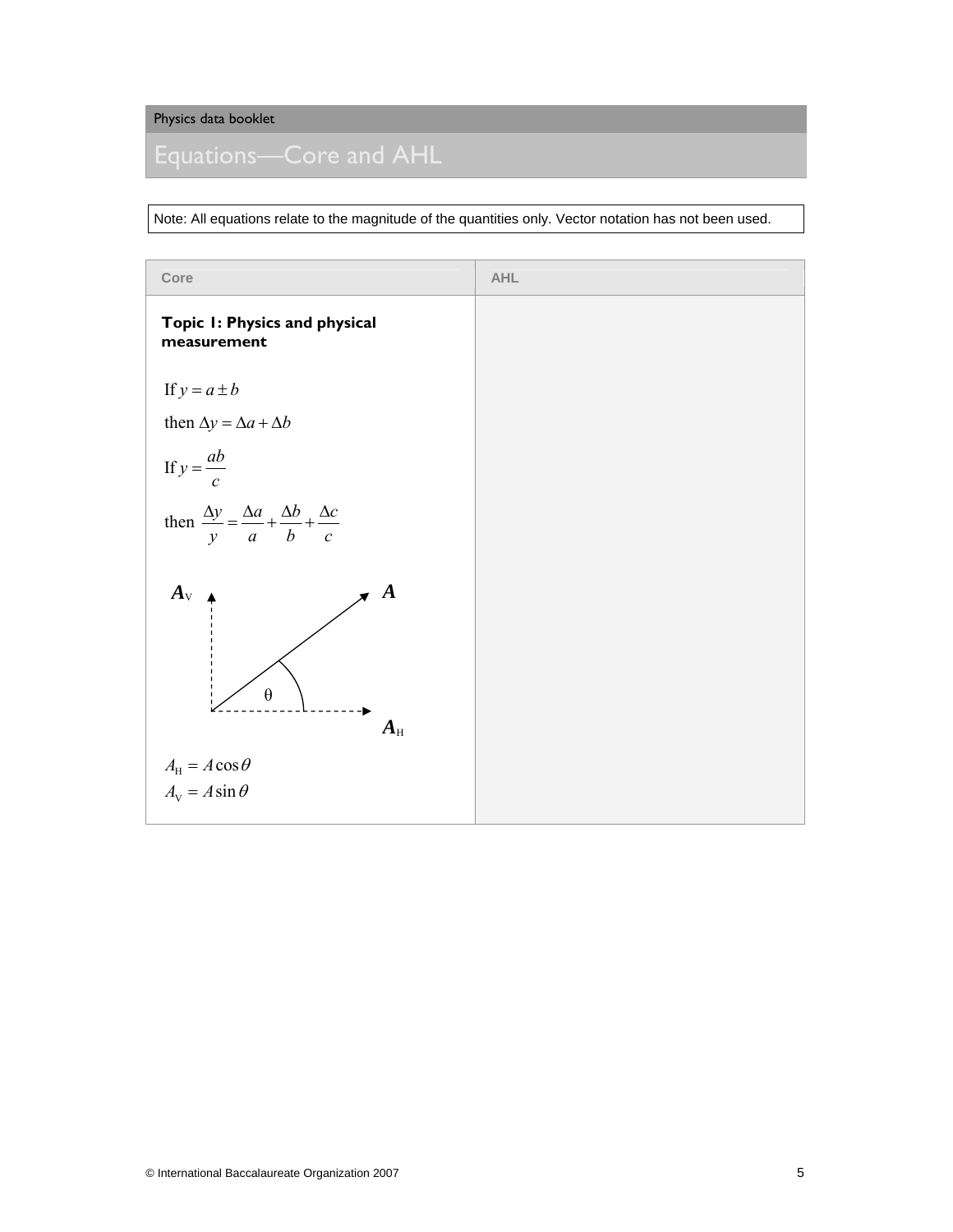| Core                                       | <b>AHL</b>                |
|--------------------------------------------|---------------------------|
| <b>Topic 2: Mechanics</b>                  |                           |
| $s = \frac{u+v}{2}t$                       |                           |
| $s = ut + \frac{1}{2}at^2$                 |                           |
| $v^2 = u^2 + 2as$                          |                           |
| $F = ma$                                   |                           |
| $p = mv$                                   |                           |
| $F = \frac{\Delta p}{\Delta t}$            |                           |
| Impulse = $F\Delta t = m\Delta v$          |                           |
| $W = Fs \cos \theta$                       |                           |
| $E_{K} = \frac{1}{2}mv^{2}$                |                           |
| $E_{\rm K}=\frac{p^2}{2m}$                 |                           |
| $\Delta E_{\rm p} = mg\Delta h$            |                           |
| power = $Fv$                               |                           |
| $a = \frac{v^2}{r} = \frac{4\pi^2 r}{T^2}$ |                           |
| Topic 3: Thermal physics                   | Topic 10: Thermal physics |
| $P = \frac{F}{A}$                          | $PV = nRT$                |
|                                            | $W = P \Delta V$          |
| $Q = mc\Delta T$                           | $Q = \Delta U + W$        |
| $Q = mL$                                   |                           |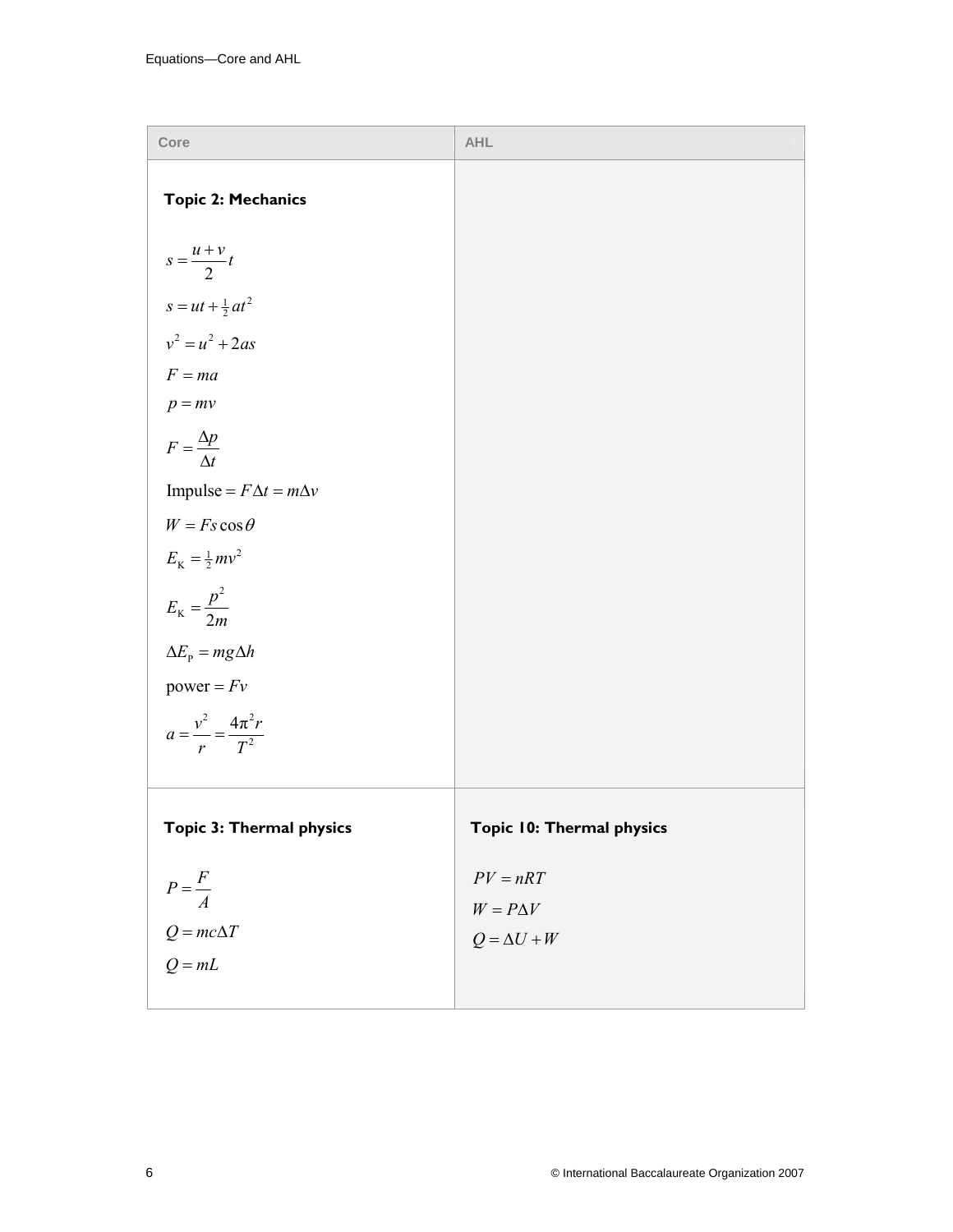| Core                                                                                                     | <b>AHL</b>                                                 |
|----------------------------------------------------------------------------------------------------------|------------------------------------------------------------|
| <b>Topic 4: Oscillations and waves</b>                                                                   | Topic II: Wave phenomena                                   |
| $\omega = \frac{2\pi}{T}$                                                                                | $f' = f\left(\frac{v}{v \pm u}\right)$ moving source       |
| $x = x_0 \sin \omega t$ ; $x = x_0 \cos \omega t$<br>$v = v_0 \cos \omega t$ ; $v = -v_0 \sin \omega t$  | $f' = f\left(\frac{v \pm u_0}{v}\right)$ moving observer   |
| $v = \pm \omega \sqrt{(x_0^2 - x^2)}$                                                                    | $\Delta f = \frac{v}{c} f$<br>$\theta = \frac{\lambda}{b}$ |
| $E_{\rm v} = \frac{1}{2} m \omega^2 (x_0^2 - x^2)$<br>$E_{\text{K(max)}} = \frac{1}{2} m \omega^2 x_0^2$ |                                                            |
| $E_{\rm T} = \frac{1}{2} m \omega^2 x_0^2$                                                               | $\theta = 1.22 \frac{\lambda}{h}$                          |
| $v = f \lambda$                                                                                          | $I = I_0 \cos^2 \theta$                                    |
| $\frac{n_1}{n_2} = \frac{\sin \theta_2}{\sin \theta_1} = \frac{v_2}{v_1}$                                | $n = \tan \phi$                                            |
| path difference = $n\lambda$                                                                             |                                                            |
| path difference = $(n+\frac{1}{2})\lambda$                                                               |                                                            |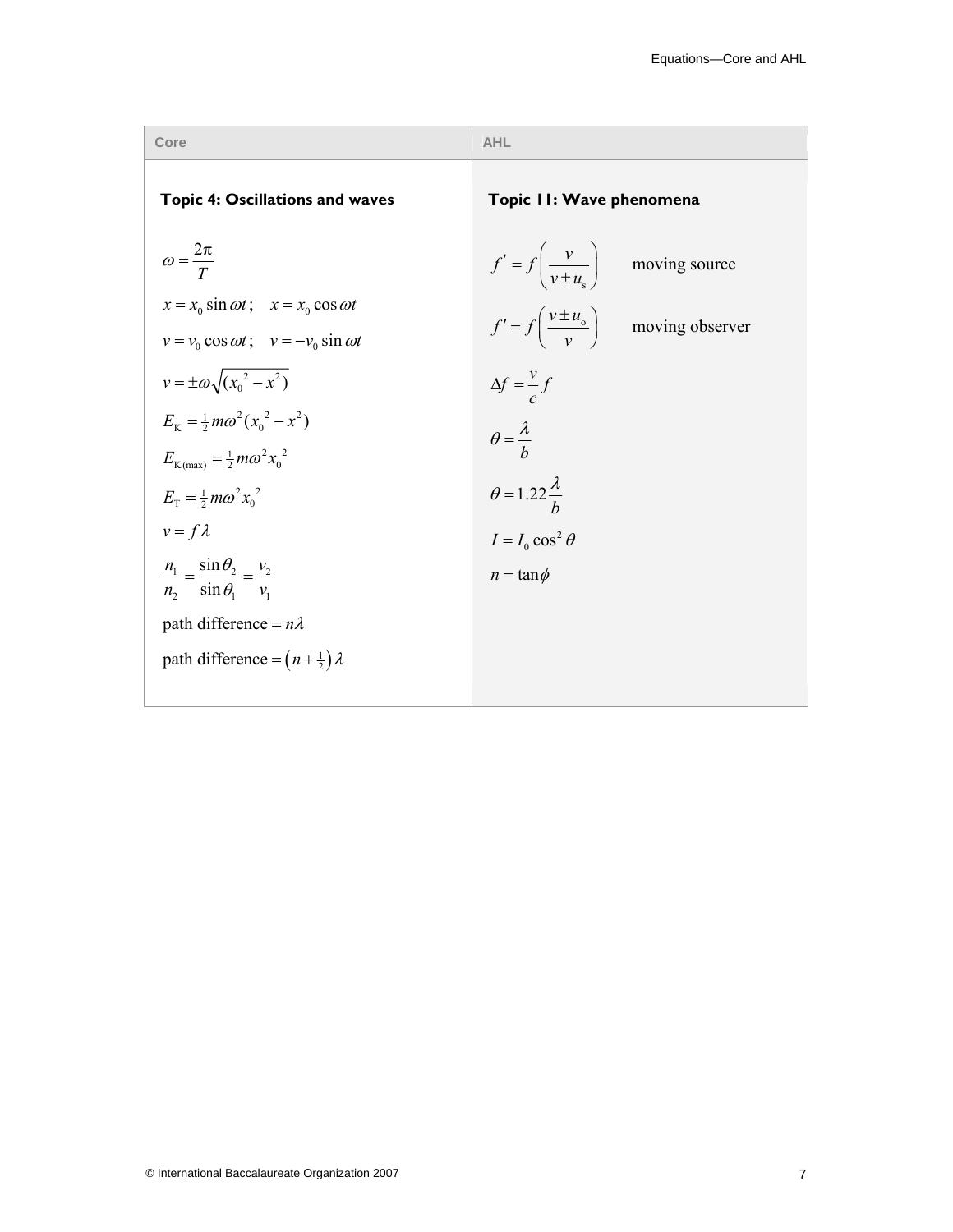| Core                                                   | <b>AHL</b>                                                                                |
|--------------------------------------------------------|-------------------------------------------------------------------------------------------|
| <b>Topic 5: Electric currents</b>                      | Topic 12: Electromagnetic induction                                                       |
| $Ve = \frac{1}{2}mv^2$                                 | $\Phi = BA \cos \theta$                                                                   |
| $I = \frac{\Delta q}{\Delta t}$                        | $\mathcal{E} = Bvl$                                                                       |
|                                                        | $\mathcal{E} = -N \frac{\Delta \Phi}{\Delta t}$                                           |
| $R = \frac{V}{I}$                                      |                                                                                           |
| $R = \frac{\rho L}{A}$                                 | $\frac{I_{\rm s}}{I_{\rm p}} = \frac{V_{\rm p}}{V_{\rm s}} = \frac{N_{\rm p}}{N_{\rm s}}$ |
| $P = VI = I^2 R = \frac{V^2}{R}$                       | $I_{\text{rms}} = \frac{I_0}{\sqrt{2}}$                                                   |
| $\mathcal{E} = I(R+r)$                                 | $V_{\text{rms}} = \frac{V_0}{\sqrt{2}}$                                                   |
| $R = R_1 + R_2 + \cdots$                               | $R = \frac{V_0}{I_0} = \frac{V_{\text{rms}}}{I_{\text{rms}}}$                             |
| $\frac{1}{R} = \frac{1}{R_1} + \frac{1}{R_2} + \cdots$ | $P_{\text{max}} = I_0 V_0$                                                                |
|                                                        | $P_{\text{av}} = \frac{1}{2} I_0 V_0$                                                     |

# **Topic 6: Fields and forces**

**Topic 9: Motion in fields** 

| $F = G \frac{m_1 m_2}{r^2}$                                         | $F = k \frac{q_1 q_2}{r^2}$ | Δ         |
|---------------------------------------------------------------------|-----------------------------|-----------|
| $g=\frac{1}{m}$                                                     | $E = \frac{F}{q}$           | $\bar{V}$ |
| $F = \frac{q_1 q_2}{4\pi \varepsilon_0 r^2}$<br>$F = qvB\sin\theta$ |                             | g         |
| $F = BIL \sin \theta$                                               |                             |           |

| $\Delta V = \frac{\Delta E_{\rm p}}{E}$<br>$\overline{m}$ | $\Delta V = \frac{\Delta E_{\rm p}}{q}$            |
|-----------------------------------------------------------|----------------------------------------------------|
| Gm<br>$V = -$<br>$\mathbf{r}$                             | $V = \frac{kq}{r} = \frac{q}{4\pi\varepsilon_0 r}$ |
| $-\frac{\Delta V}{\Delta r}$<br>$g = -$                   | $E = -\frac{\Delta V}{\Delta x}$                   |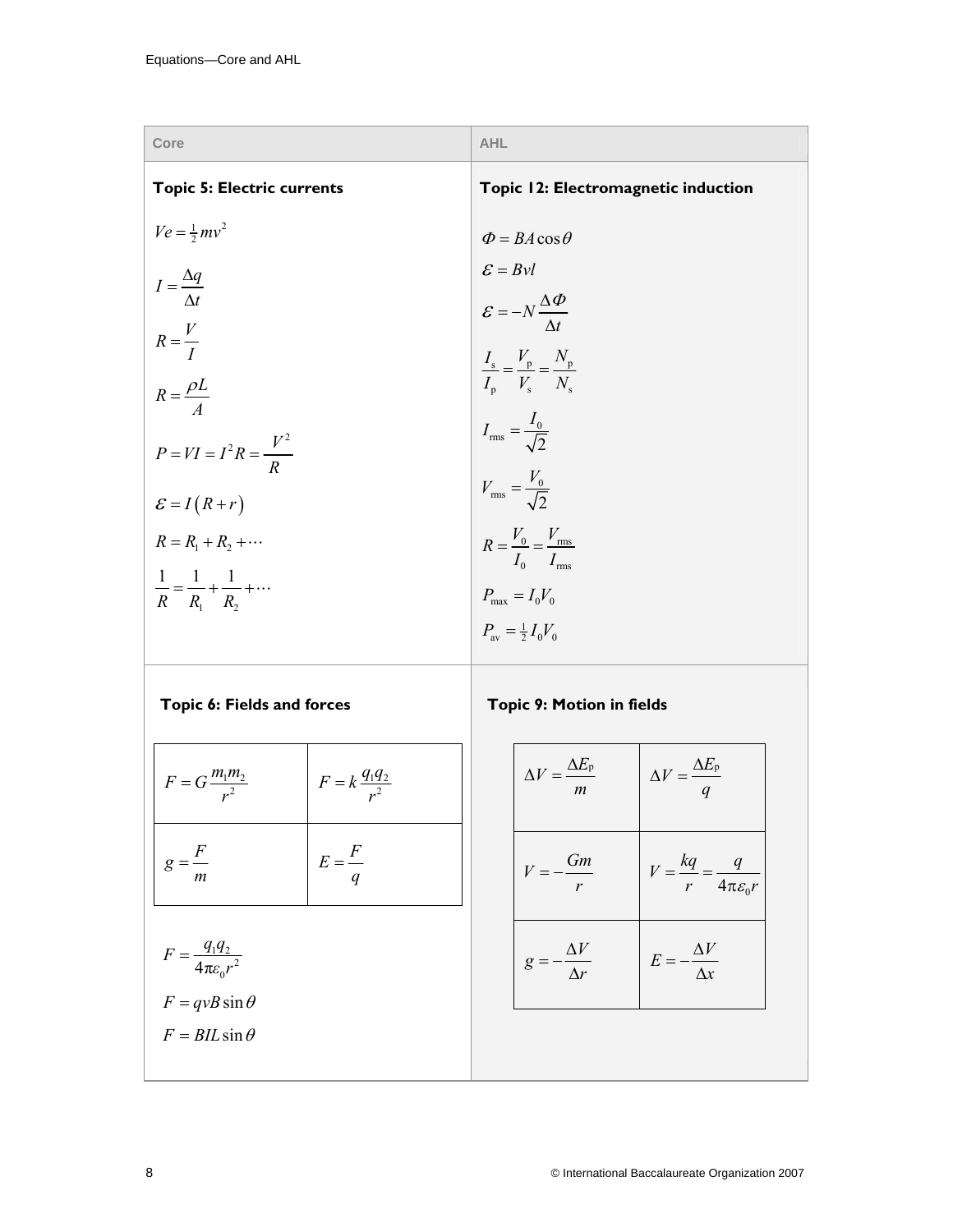| Core                                | <b>AHL</b>                                       |
|-------------------------------------|--------------------------------------------------|
| Topic 7: Atomic and nuclear physics | Topic 13: Quantum physics and nuclear<br>physics |
| $E = mc^2$                          | $E = hf$                                         |
|                                     | $hf=\phi+E_{\rm max}$                            |
|                                     | $hf = hf_0 + eV$                                 |
|                                     | $p = \frac{h}{\lambda}$                          |
|                                     | $E_{\rm K} = \frac{n^2 h^2}{8m_{\rm e}L^2}$      |
|                                     | $\Delta x \, \Delta p \geq \frac{h}{4\pi}$       |
|                                     | $\Delta E \,\Delta t \geq \frac{h}{4\pi}$        |
|                                     | $N = N_0 e^{-\lambda t}$                         |
|                                     | $A = -\frac{\Delta N}{\Delta t}$                 |
|                                     | $A = \lambda N = \lambda N_0 e^{-\lambda t}$     |
|                                     | $T_{\frac{1}{2}} = \frac{\ln 2}{\lambda}$        |
|                                     |                                                  |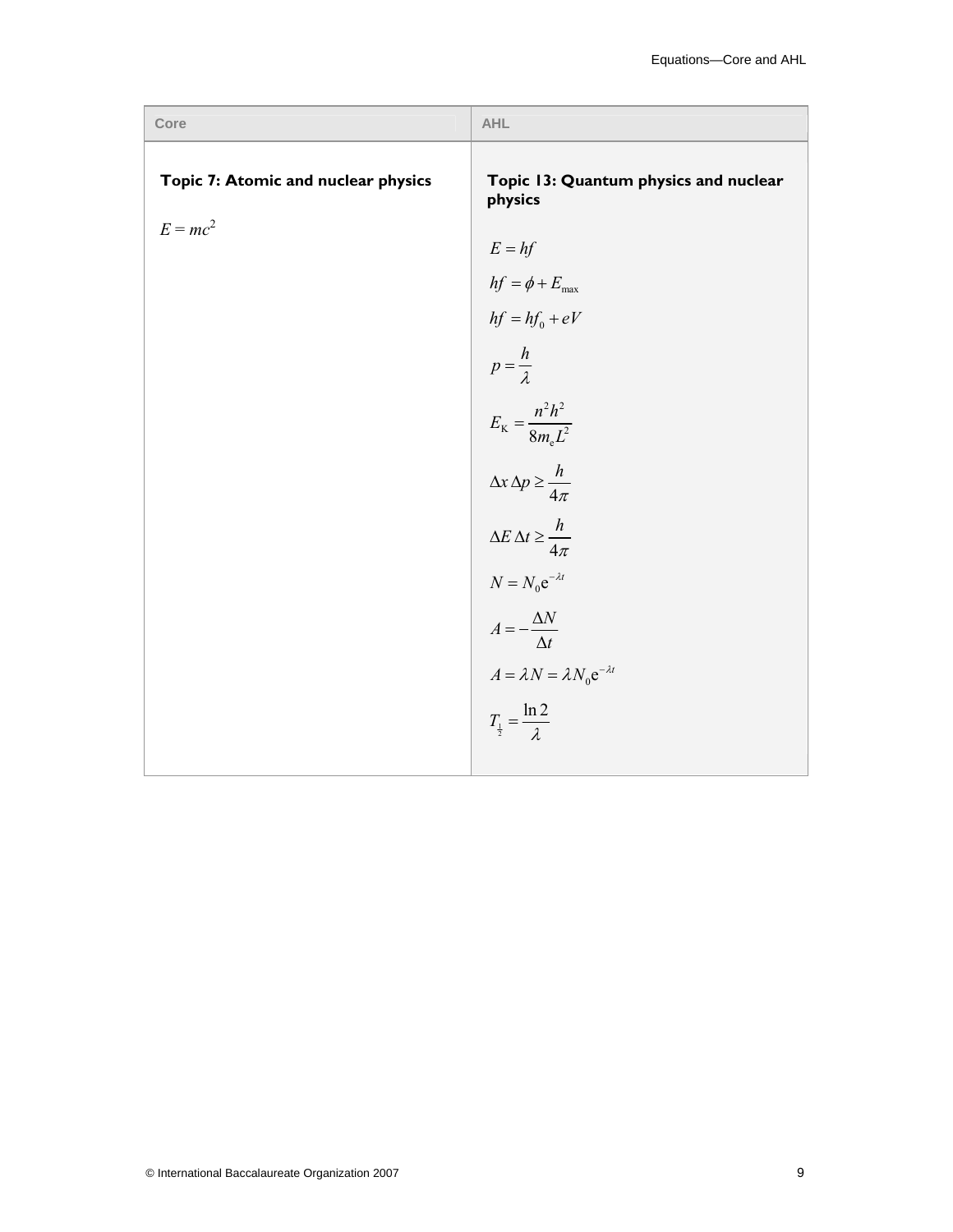| Core                                                             | <b>AHL</b> |
|------------------------------------------------------------------|------------|
| Topic 8: Energy, power and climate<br>change                     |            |
| power = $\frac{1}{2} A \rho v^3$                                 |            |
| power per unit length = $\frac{1}{2}A^2 \rho g v$                |            |
| $I = \frac{\text{power}}{4}$                                     |            |
| $albedo = \frac{total scattered power}{total incident power}$    |            |
| $C_{\rm s} = \frac{Q}{4\Delta T}$                                |            |
| power = $\sigma A T^4$                                           |            |
| power = $e \sigma A T^4$                                         |            |
| $\Delta T = \frac{(I_{\text{in}} - I_{\text{out}}) \Delta t}{C}$ |            |
|                                                                  |            |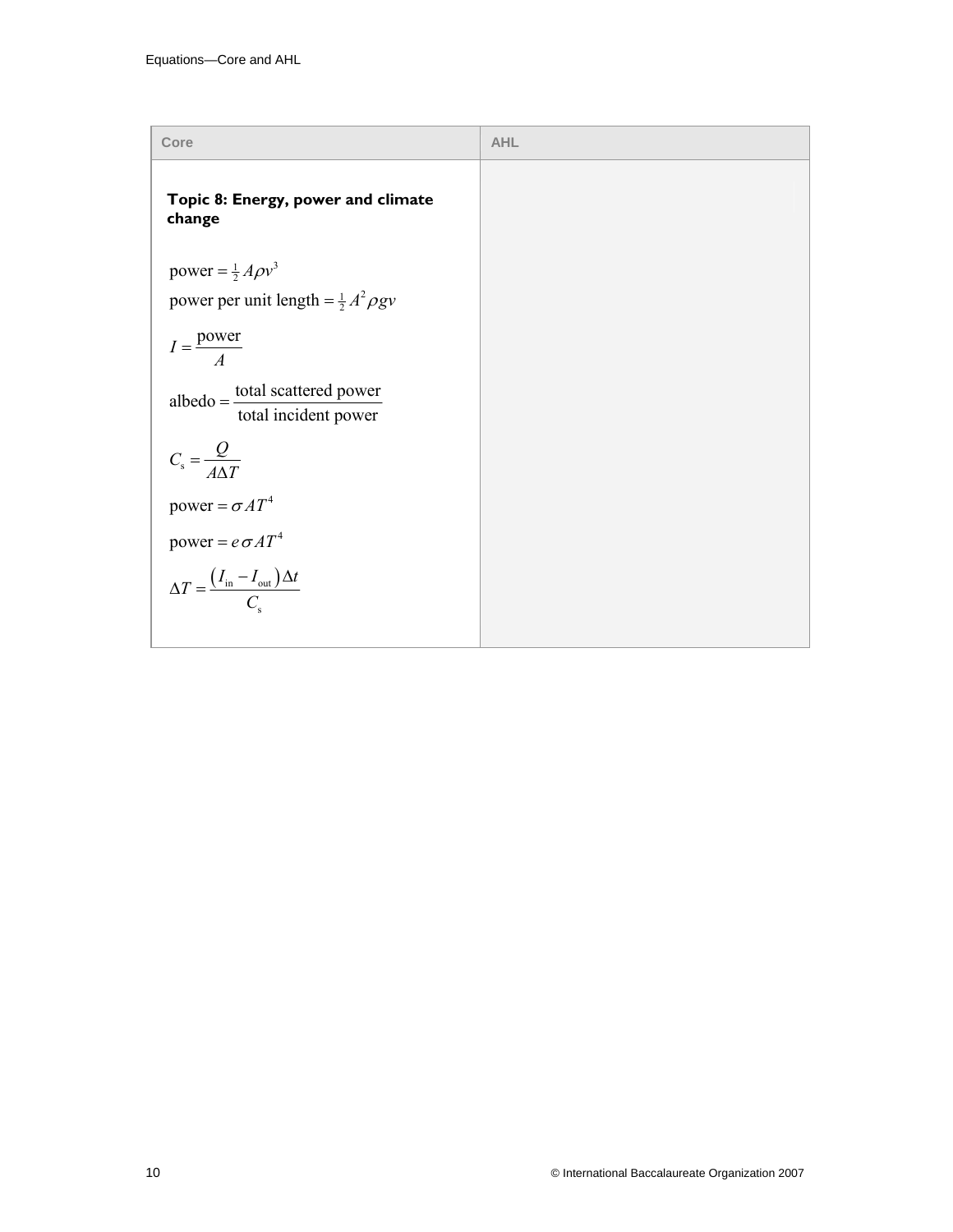**Option A: Sight and wave phenomena**

$$
f' = f\left(\frac{v}{v \pm u_s}\right) \qquad \text{moving source} \qquad \theta = \frac{\lambda}{b}
$$
  

$$
f' = f\left(\frac{v \pm u_o}{v}\right) \qquad \text{moving observer} \qquad \theta = 1.22 \frac{\lambda}{b}
$$
  

$$
\Delta f = \frac{v}{c} f \qquad \qquad I = I_0 \cos^2 \theta
$$
  

$$
n = \tan \phi
$$

## **Option B: Quantum physics and nuclear physics**

| $E = hf$                                         | $\Delta E \, \Delta t \geq \frac{h}{4\pi}$   |
|--------------------------------------------------|----------------------------------------------|
| $hf = \phi + E_{\text{max}}$<br>$hf = hf_0 + eV$ | $N = N_0 e^{-\lambda t}$                     |
| $p=\frac{h}{\lambda}$                            | $A=-\frac{\Delta N}{\Delta t}$               |
| $E_{\rm K} = \frac{n^2 h^2}{8m_{\rm e}L^2}$      | $A = \lambda N = \lambda N_0 e^{-\lambda t}$ |
|                                                  | $T_{\frac{1}{2}} = \frac{\ln 2}{\lambda}$    |
| $\Delta x \, \Delta p \geq \frac{h}{4\pi}$       |                                              |

### **Option C: Digital technology**

$$
G = -\frac{R_{\rm F}}{R}
$$

$$
G = 1 + \frac{R_{\rm F}}{R}
$$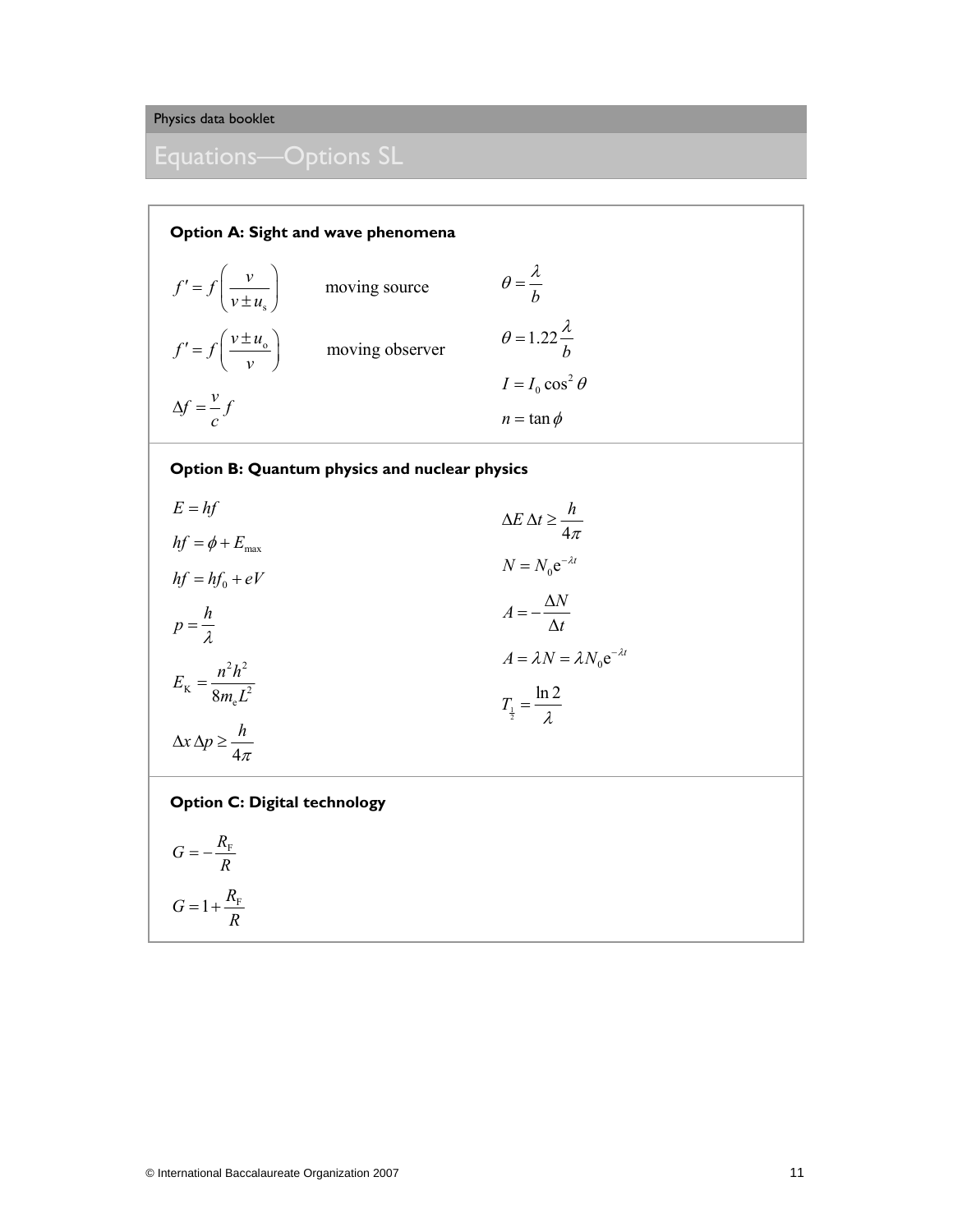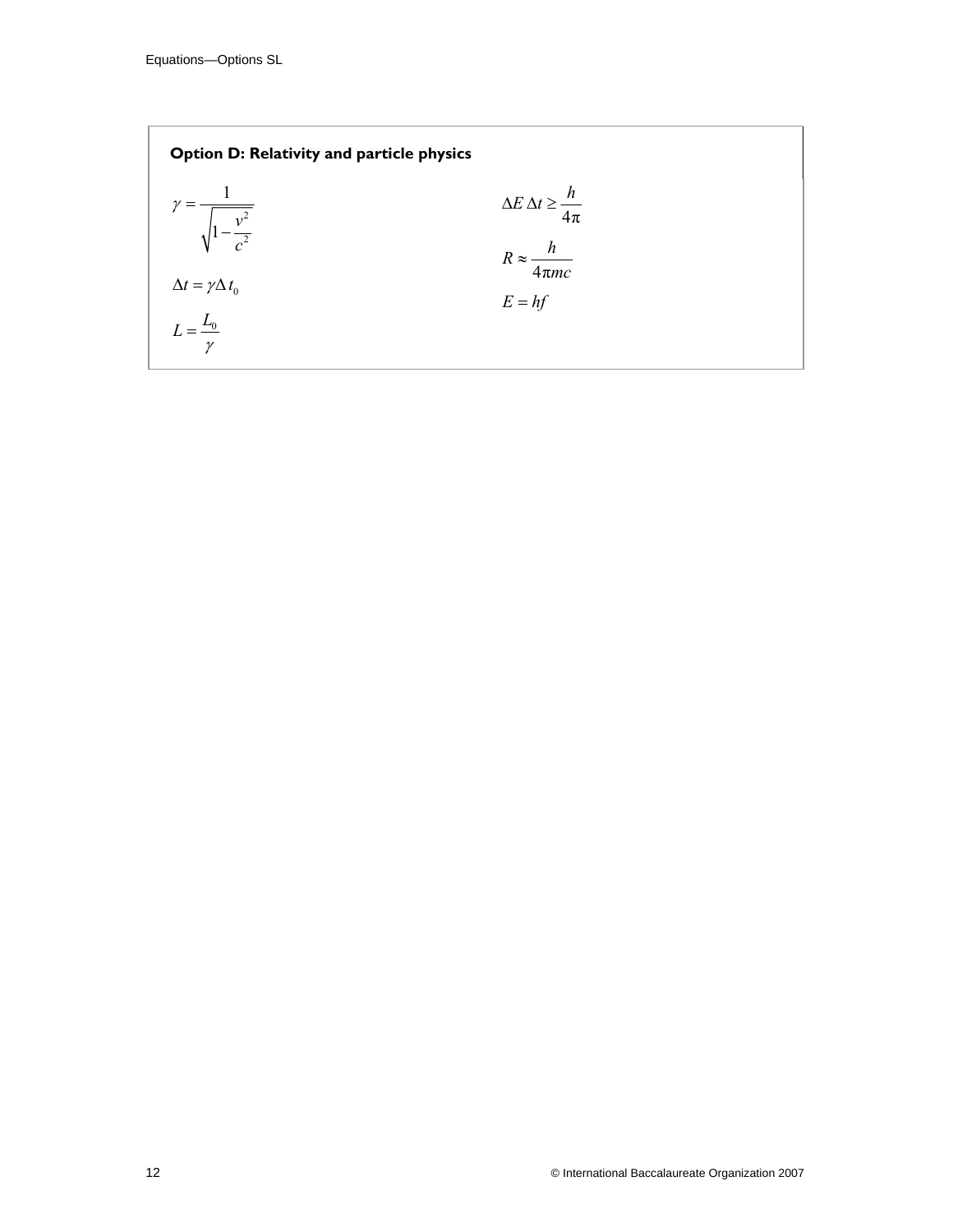| Core (SL and HL)                                                                   | <b>Extension (HL only)</b>                                          |
|------------------------------------------------------------------------------------|---------------------------------------------------------------------|
| <b>Option E: Astrophysics</b>                                                      |                                                                     |
| $L = \sigma A T^4$                                                                 | $L \propto m^n$ where $3 < n < 4$                                   |
| $\lambda_{\text{max}}$ (metres) = $\frac{2.90 \times 10^{-3}}{T \text{ (kelvin)}}$ | $\frac{\Delta \lambda}{\lambda} \approx \frac{v}{c}$<br>$v = H_0 d$ |
| $d(\text{parsec}) = \frac{1}{p(\text{arc-second})}$                                |                                                                     |
| $b = \frac{L}{4\pi d^2}$                                                           |                                                                     |
| $m-M = 5 \lg \left( \frac{d}{10} \right)$                                          |                                                                     |
| <b>Option F: Communications</b>                                                    |                                                                     |
| $n = \frac{1}{\sin C}$                                                             | $G = -\frac{R_{\rm F}}{R}$<br>$G = 1 + \frac{R_{\rm F}}{R}$         |
| attenuation / dB = $10 \lg \frac{I_1}{I}$                                          |                                                                     |
|                                                                                    |                                                                     |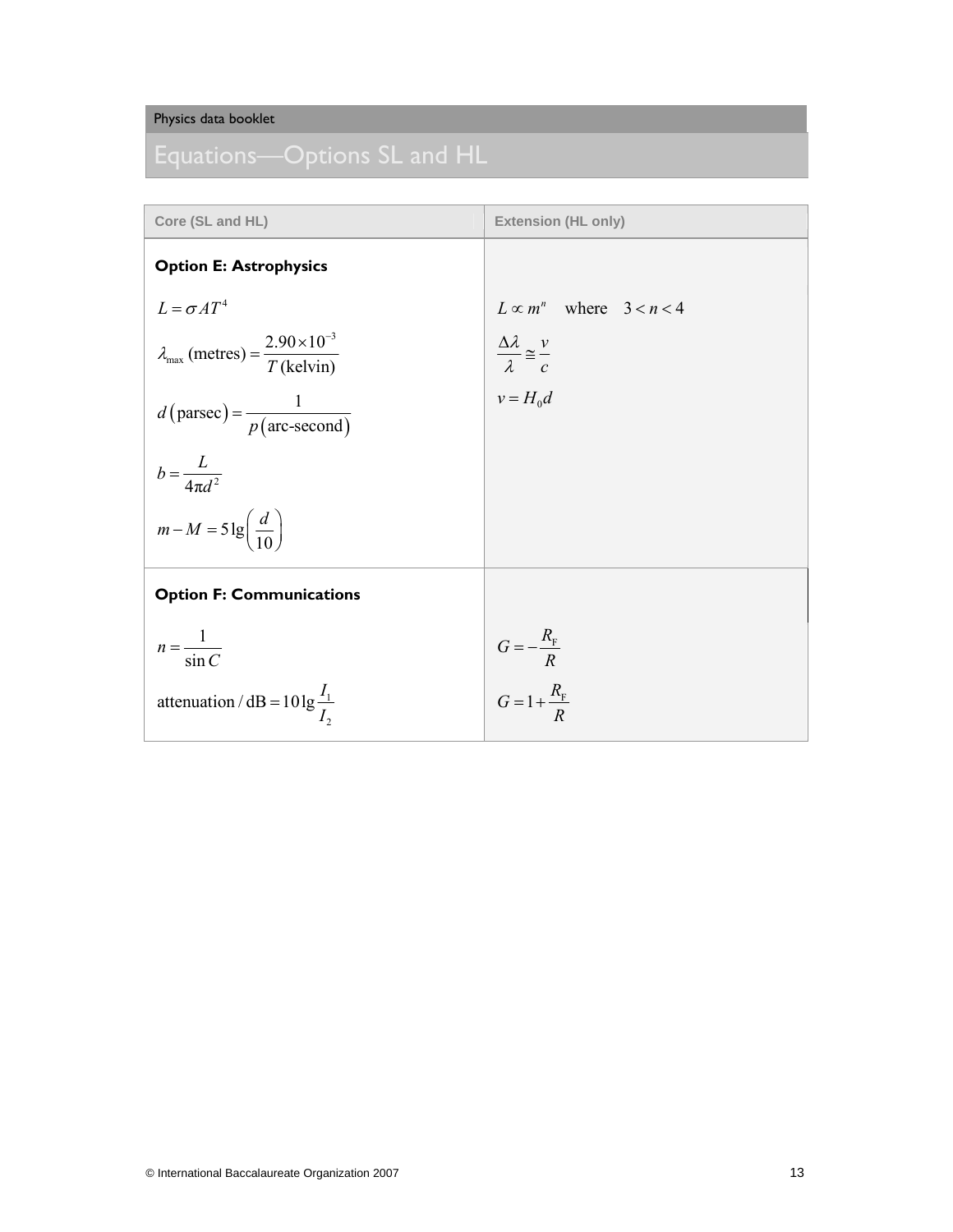| Core (SL and HL)                                                     | <b>Extension (HL only)</b>                 |
|----------------------------------------------------------------------|--------------------------------------------|
| <b>Option G: Electromagnetic waves</b>                               |                                            |
| $\frac{1}{f} = \frac{1}{v} + \frac{1}{u}$                            | $\lambda_{\min} = \frac{hc}{eV}$           |
| $P = \frac{1}{f}$                                                    | $2d \sin \theta = n\lambda$                |
|                                                                      | $2nt = m\lambda$                           |
| $m = \frac{h_i}{h_o} = -\frac{v}{u}$ $M = \frac{\theta_i}{\theta_o}$ | $2nt = (m + \frac{1}{2})\lambda$           |
|                                                                      | $2nt \cos \phi = m\lambda$                 |
| $M = \frac{f_{o}}{f_{e}}$                                            | $2nt \cos \phi = (m + \frac{1}{2})\lambda$ |
| $m = \frac{D}{f} + 1$ $m = \frac{D}{f}$                              |                                            |
| $s = \frac{\lambda D}{d}$                                            |                                            |
| $\sin \theta = \frac{n\lambda}{d}$                                   |                                            |
| $\frac{x}{D} = \frac{n\lambda}{d}$                                   |                                            |
| $\frac{x}{D} = (n + \frac{1}{2})\frac{\lambda}{d}$                   |                                            |
| $d \sin \theta = n\lambda$                                           |                                            |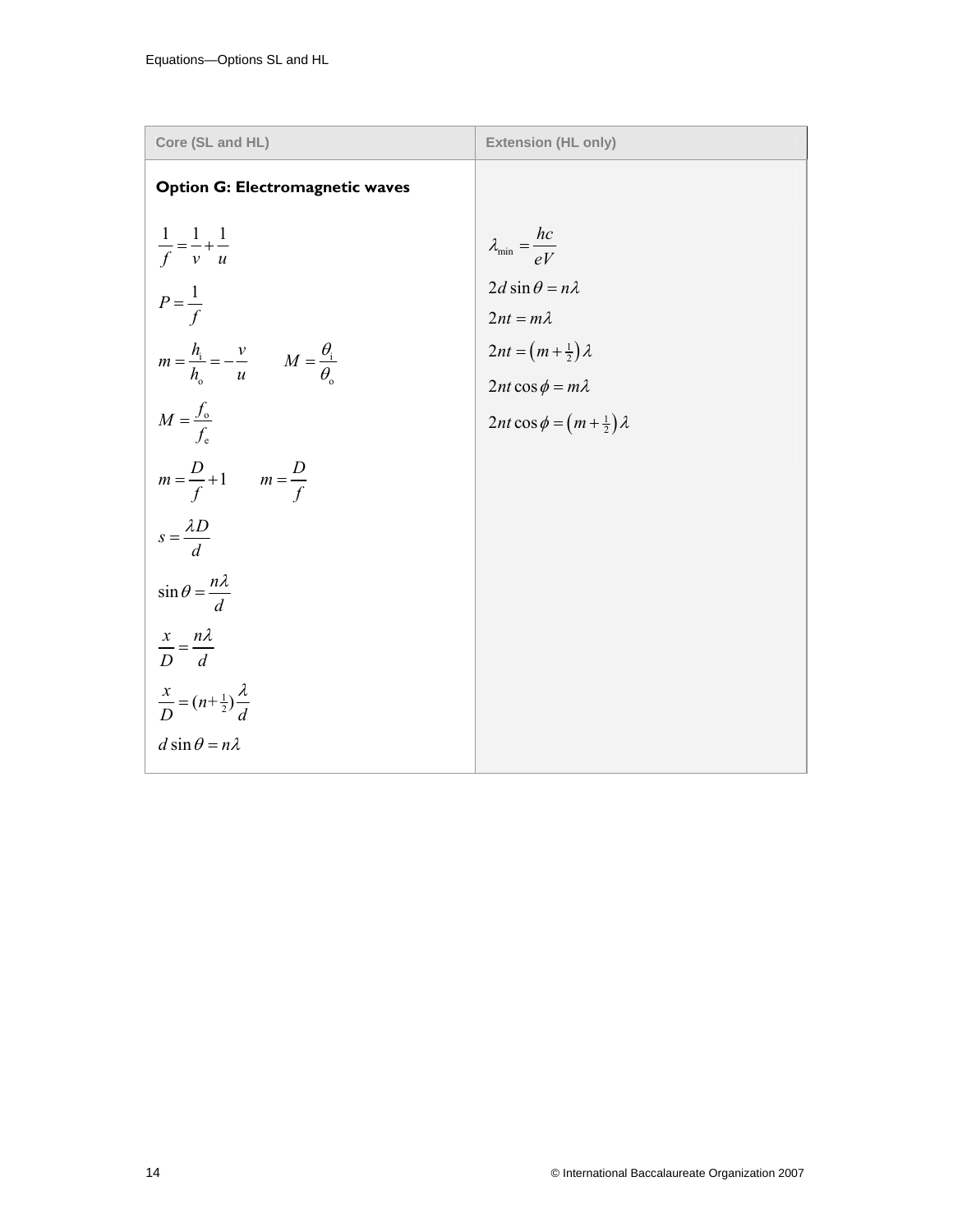| <b>Option H: Relativity</b>                                                  |                                                                   |  |
|------------------------------------------------------------------------------|-------------------------------------------------------------------|--|
| $\gamma = \frac{1}{\sqrt{1-\frac{v^2}{c^2}}}$                                | $E_{\rm K} = (\gamma - 1) m_0 c^2$                                |  |
| $\Delta t = \gamma \Delta t_{0}$                                             | $E^2 = p^2c^2 + m_0^2c^4$                                         |  |
| $L=\frac{L_0}{\gamma}$                                                       | $\frac{\Delta f}{f} = \frac{g \Delta h}{c^2}$                     |  |
| $u_x' = \frac{u_x - v}{1 - \frac{u_x v}{2}}$                                 | $R_{\rm s} = \frac{2GM}{c^2}$                                     |  |
| $E_0 = m_0 c^2$                                                              | $\Delta t = \frac{\Delta t_0}{\sqrt{1 - \frac{R_s}{a}}}$          |  |
| $E = \gamma m_0 c^2$<br>$p = \gamma m_0 u$                                   |                                                                   |  |
| <b>Option I: Medical physics</b>                                             |                                                                   |  |
| $IL = 10 \lg \frac{I}{I}$ where $I_0 = 1.0 \times 10^{-12} \text{ W m}^{-2}$ | $Z = \rho c$                                                      |  |
| $I = I_0 e^{-\mu x}$                                                         | $\frac{1}{T_{\rm E}} = \frac{1}{T_{\rm p}} + \frac{1}{T_{\rm R}}$ |  |
| $\mu x_1 = \ln 2$                                                            |                                                                   |  |
| dose equivalent = absorbed dose $\times$ quality factor                      |                                                                   |  |